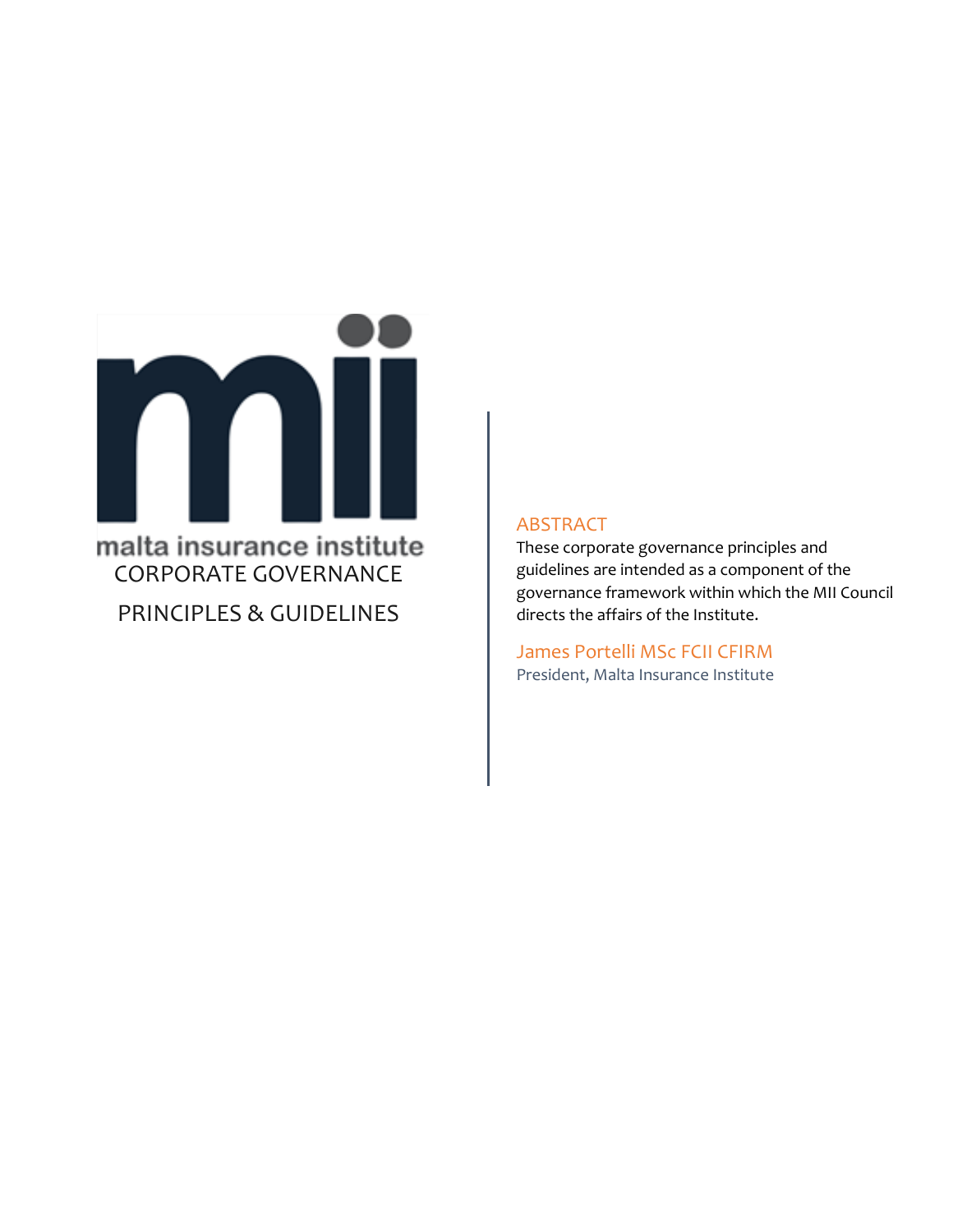# Corporate Governance Principles and Guidelines

#### 1. Overview and Objectives

These corporate governance principles and guidelines are intended as a component of the governance framework within which the MII Council directs the affairs of the Malta Insurance Institute (MII or the Institute). While these should be interpreted in the context of all applicable laws and regulations in Malta (and in particular Voluntary Organisations Act (Chapter 492 of the Laws of Malta) to which the Institute is subject as a Voluntary Organisation registered with the Office of the Commissioner for Voluntary Organisations) these principles and guidelines are not intended to establish by their own force any legally binding obligations.

#### 2. Council Members' Responsibilities

Council Members duties and responsibilities shall be as detailed under Article 8 of the memorandum and articles of association of MII.

The Board fulfils its role by:

- a.) Providing advice and counsel to persons engaged by MII to execute policy or strategy agreed by the Council.
- b.) Providing oversight of MII's performance.
- c.) Formulating strategic plans and reviewing their implementation.
- d.) Reviewing and approving MII's financial objectives and major plans including material expenditure.
- e.) Designing governance structures and practices to enable the Council and the Institute to fulfil its duties effectively and efficiently.
- f.) Providing oversight of risk assessment and monitoring processes.
- g.) Reviewing and approving major changes in accounting and auditing principles and practices effecting the Institute's operations or disclosure requirements.
- h.) Providing oversight of internal or external auditing processes, financial reporting and/or disclosure controls or procedures.
- i.) Overseeing compliance with applicable laws and regulations.
- j.) Setting expectations about the tone and ethical culture of MII and reviewing efforts to instill an appropriate tone and culture throughout the Institute.
- k.) Performing such functions as the Council deems appropriate or necessary or as otherwise prescribed by applicable rules or regulations.

The Council may appoint Key Officers and delegate authority to such Key Officers to execute the policy or the strategy of the Institute as agreed by the Council.

#### 3. Fit & Proper

The Council shall ensure that all persons, including but not limited to each one of the Council members and Key Officers, who effectively run or represent the institute or its affairs or have key functions within MII are "fit and proper" persons.

"Fit and Proper" is deemed to mean that a person is suitable to hold the particular position which that person holds or is to hold within the Institute. In deciding whether a person is "Fit and Proper" the Council should be satisfied that the said person has the personal characteristics (including that of being of good repute and integrity) and holds the necessary qualifications, competence, knowledge and experience to perform the respective key function effectively, with prudence and integrity.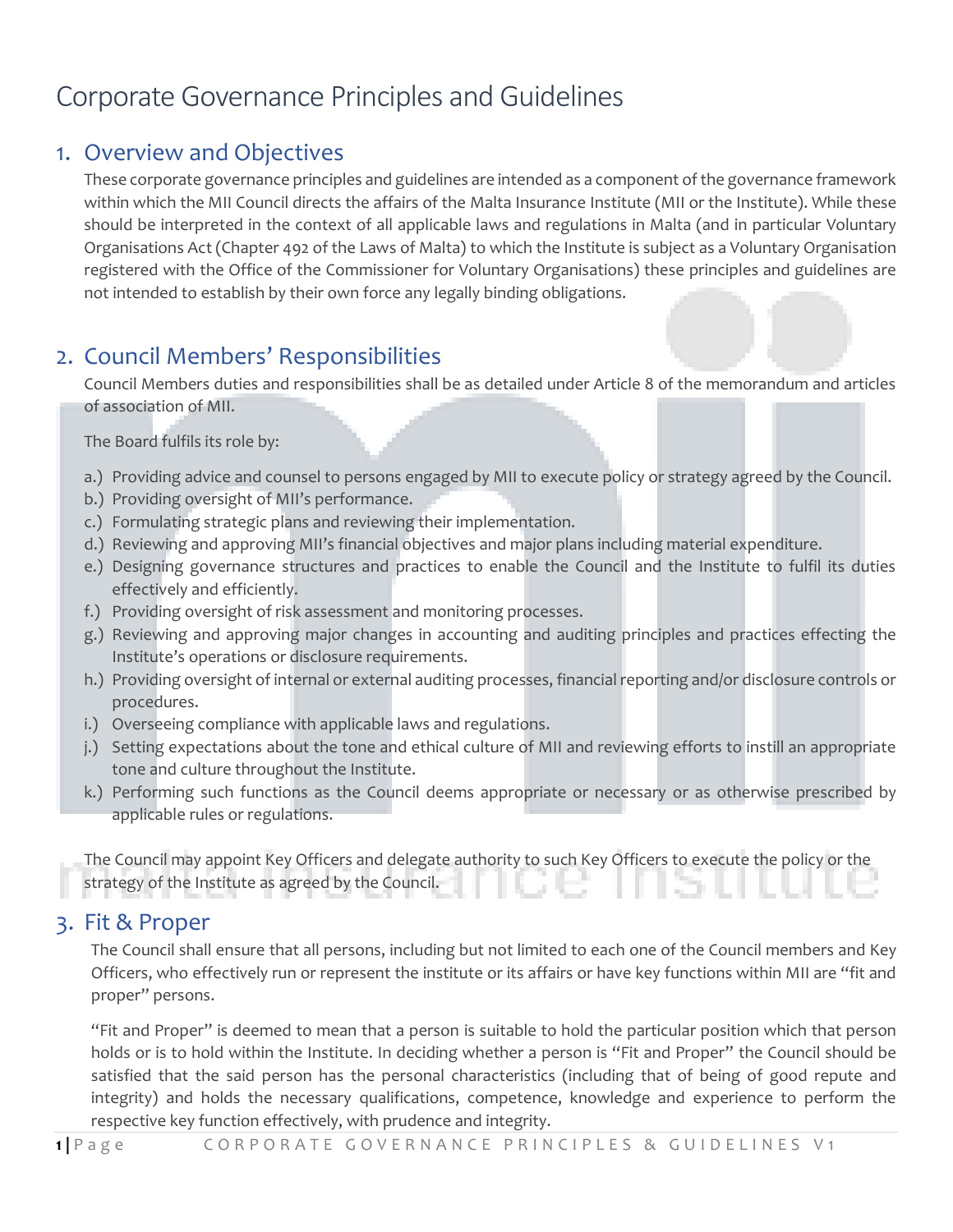#### 4. Integrity and Conflict of Interest

Each Council Member and Key Officer is expected to act with utmost integrity at all times in the exercise of their duties whether in the insurance market or the Institute.

In case of conflict of interest, potential conflict of interest or apparent conflict of interest, Council members are to declare such conflict and to recuse themselves from voting on a decision where such conflict, potential conflict or apparent conflict has been identified.

#### 5. Confidentiality

Each Council Member and Key Officer has an obligation to keep confidential all non-public information that relates to the Institute and its business.

Confidential information includes but is not limited to information regarding the strategy, operations, members and finances of the Institute (or of any of the Institute's related parties), minutes, reports and materials of the Council and or its committees and other documents identified as confidential by MII. Additionally, proceedings and deliberations of the Council and or its committees are also confidential.

### 6. Unfair Advantage or Benefit

Each Council Member and Key Officer has an obligation not to use information learnt from the Institute to his or her personal benefit or advantage or to the benefit of persons or entities outside the Institute.

This Article serves to reinforce Article 3.2 of the Memorandum and Articles wherein no Institute member shall have any personal claim on any property of the Institute or make any profit out of his or her membership. In the case of remuneration or reimbursement for services rendered to the Institute this would be subject to the approval by a majority vote taken by all members of Council prior to the agreement to pay for services.

## 7. Council Agenda, Materials, Information & Presentations

The President of the Council, with input from the Council Secretary, and the Key Officers of the Institute, establishes the agenda for each Council Meeting. A schedule of Council meetings is to be issued at the beginning of each year. Council Members are free to make suggestions to the President or Council Secretary with respect to the inclusion of items on the agenda or additional information provided by Council Members.

The Agenda and any attachments are to be circulated electronically to the Council Members at least 3 working days prior to a Council Meeting. Persons supplying reports or information are to ensure that inclusions in Council packs are to as brief and concise as possible while providing all essential information.

**As a general rule Council time is to e reserved and designated as time for Council discussion. Therefore, any material forwarded as part of the Council meeting pack should be read by Council Members prior to the meeting**.